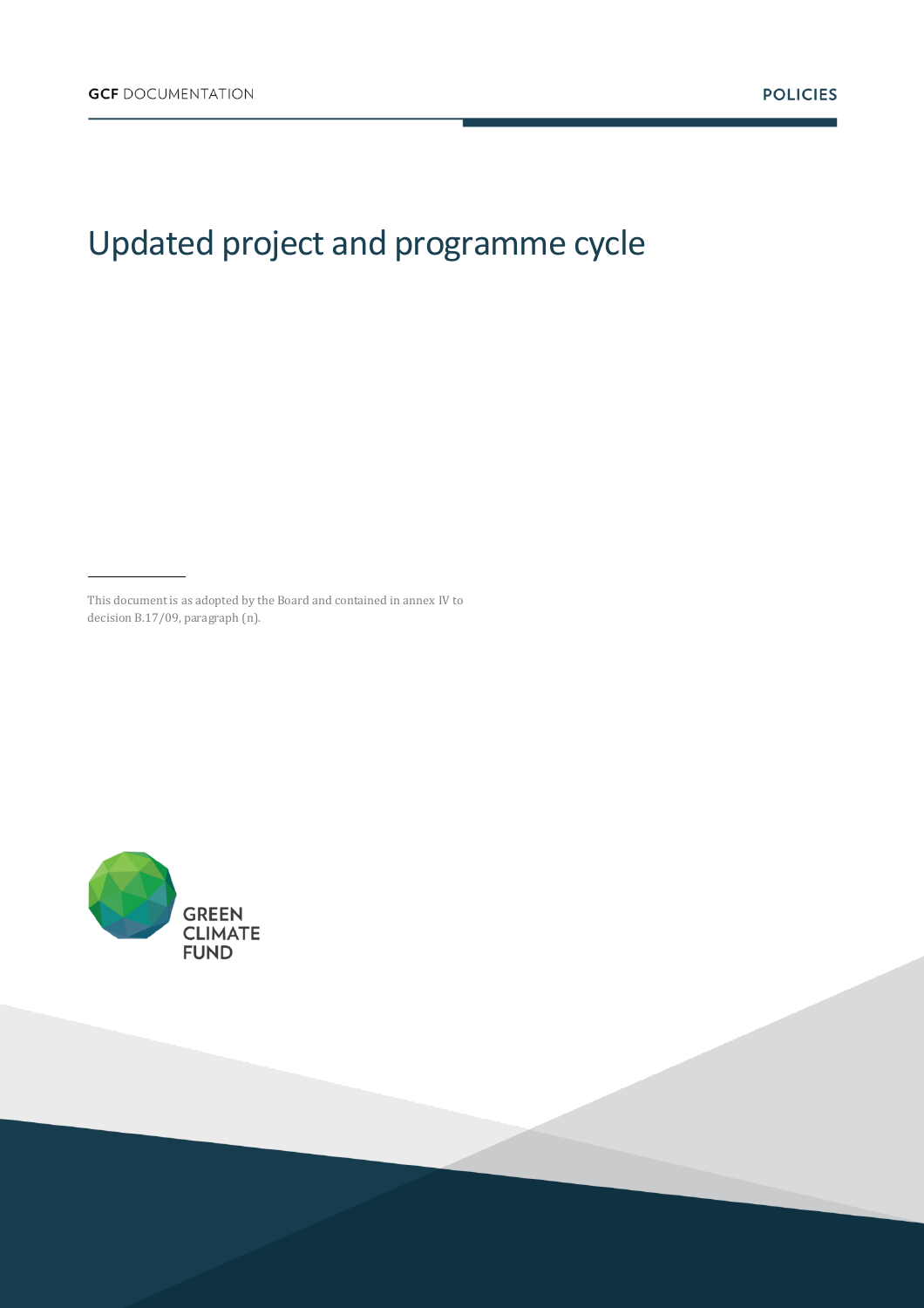

## **Updated project and programme cycle**

## **Table: Updated project and programme activity cycle**

| <b>KEY STAGES AND INDIVIDUAL</b><br><b>STEPS</b>         |                                                                      | <b>ACTOR(S)</b>                                                              | <b>RESPONSIBILITY AND TASK</b>                                                                                                                                                                                                                                                                                                                                                                                                                                                                                                                                                                                           |  |
|----------------------------------------------------------|----------------------------------------------------------------------|------------------------------------------------------------------------------|--------------------------------------------------------------------------------------------------------------------------------------------------------------------------------------------------------------------------------------------------------------------------------------------------------------------------------------------------------------------------------------------------------------------------------------------------------------------------------------------------------------------------------------------------------------------------------------------------------------------------|--|
|                                                          | I. Country, regional and/or accredited entity programmes             |                                                                              |                                                                                                                                                                                                                                                                                                                                                                                                                                                                                                                                                                                                                          |  |
| 1.1                                                      | Submission and<br>compilation of country<br>programmes               | National designated<br>authority (NDA) or focal<br>point (FP)<br>Secretariat | Submit country programme, including a national adaptation plan or voluntary adaptation<br>1.<br>plan and appropriate elements of countries' nationally determined contributions, to the<br>Secretariat.<br>NDAs may request support from the Readiness and Preparatory Support Programme under<br>2.<br>the readiness activity areas outlined in decision B.13/32.<br>NDA/FP may inform the Secretariat of preferred AEs that will implement programmes and<br>3.<br>projects under the country programme.<br>The Secretariat will compile country programmes and submit this to the Board for its<br>4.<br>information. |  |
| 1.2                                                      | Submission and<br>compilation of accredited<br>entity work programme | Accredited entity (AE)<br>Secretariat                                        | AEs will submit annual and/or multi-annual work programmes to the Secretariat<br>1.<br>AEs will develop annual and/or multi-annual programmes in consultation with NDAs/FPs<br>2.<br>The Secretariat will compile AE work programmes to be submitted to the Board for<br>3.<br>information and discussion.                                                                                                                                                                                                                                                                                                               |  |
| 1.3                                                      | Structured dialogues                                                 | Secretariat, NDAs/FPs<br>and AEs                                             | In accordance with the strategic plan, the Secretariat will host an annual strategic dialogue at<br>the regional level in each region.                                                                                                                                                                                                                                                                                                                                                                                                                                                                                   |  |
| II. Generation of programme or project funding proposals |                                                                      |                                                                              |                                                                                                                                                                                                                                                                                                                                                                                                                                                                                                                                                                                                                          |  |
| 2.1                                                      | Strategic approaches                                                 | NDA, Secretariat and AEs                                                     | Based on the country and AE work programmes, countries will identify priorities, analyse<br>1.<br>financial needs and gaps and identify partners to design and implement funding proposals.<br>The Secretariat would provide support to NDAs/FPs and direct access entities to conduct the<br>2.<br>process for pipeline origination through strategic approaches.                                                                                                                                                                                                                                                       |  |
| 2.2                                                      | Requests for proposals                                               | Board, Secretariat                                                           | The Board may periodically approve requests for proposals to guide the development of the<br>GCF portfolio in specific areas in accordance with the initial strategic plan.                                                                                                                                                                                                                                                                                                                                                                                                                                              |  |
| 2.3                                                      | Regular call for funding<br>proposals                                | Secretariat                                                                  | The Secretariat will publish regular calls for funding proposals on the GCF website, as<br>1.<br>directed by the Board.<br>NDAs/FPs and AEs may submit funding proposals to the Secretariat in response to requests<br>2.<br>for proposals, as well as funding proposals included in country and AE work programmes,<br>which would be subject to the proposal approval process.                                                                                                                                                                                                                                         |  |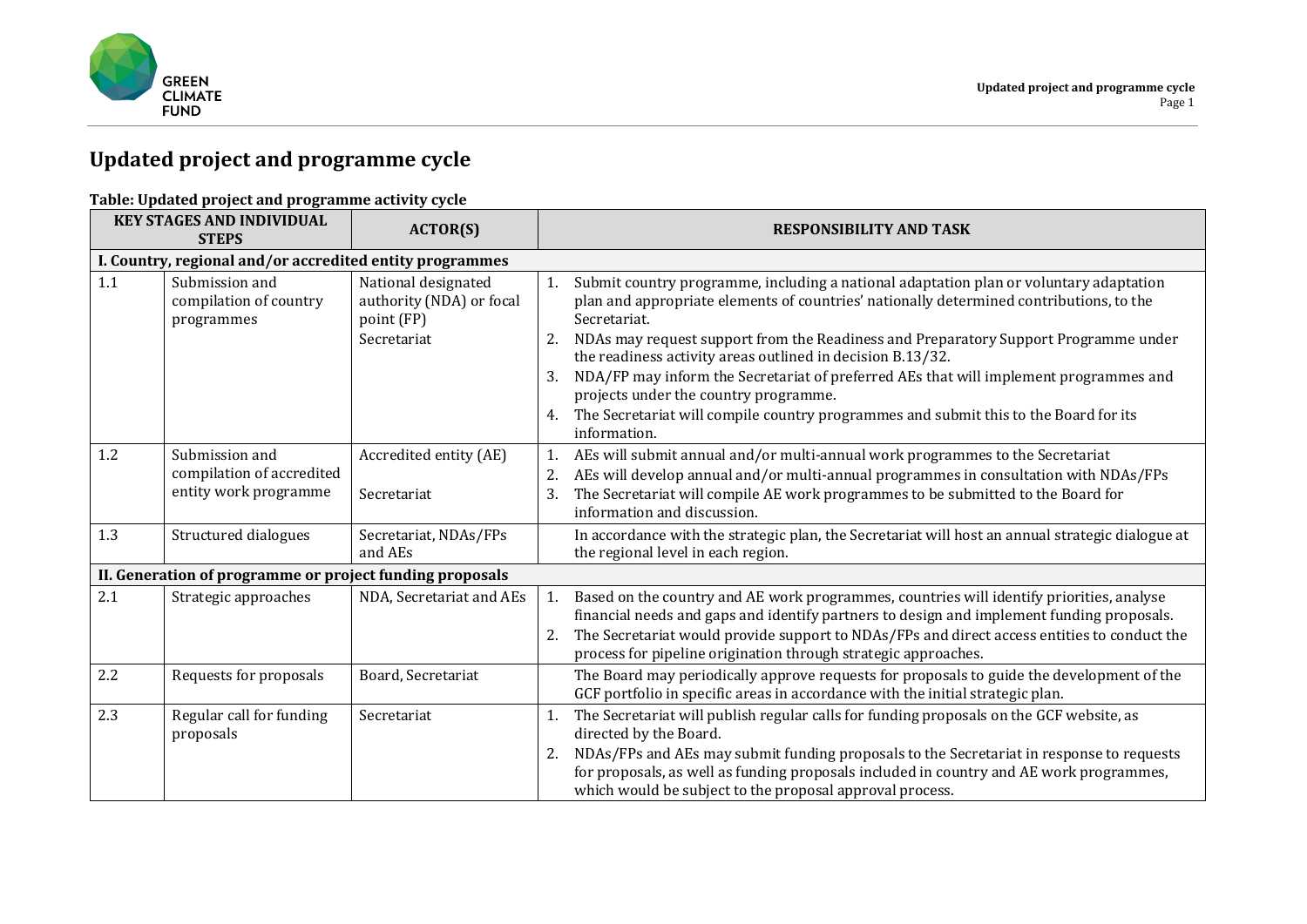

|     | <b>III. Concept note (Voluntary)</b>                   |                         |                                  |                                                                                                                                                                                                                                                                                                                                                                                                                                                                                                                                                                                                                                                                                                                                                                                                                                                                                              |  |
|-----|--------------------------------------------------------|-------------------------|----------------------------------|----------------------------------------------------------------------------------------------------------------------------------------------------------------------------------------------------------------------------------------------------------------------------------------------------------------------------------------------------------------------------------------------------------------------------------------------------------------------------------------------------------------------------------------------------------------------------------------------------------------------------------------------------------------------------------------------------------------------------------------------------------------------------------------------------------------------------------------------------------------------------------------------|--|
| 3.1 | Concept note submission                                | AE, NDA/FP              | 1.<br>2.<br>3.                   | The NDAs/FPs and/or AEs submit the concept note to the Secretariat.<br>In accordance with the country ownership guidelines and relevant decisions, AEs are<br>encouraged to engage NDAs/FPs prior to the submission of concept notes.<br>The Secretariat acknowledges the submission of the concept note, and updates the concept<br>note pipeline accordingly.                                                                                                                                                                                                                                                                                                                                                                                                                                                                                                                              |  |
| 3.2 | Concept note<br>confirmation                           | AE, NDA/FP              |                                  | On receipt of a concept note submission from an accredited entity, the Secretariat will seek<br>confirmation from the national designated authority or focal point that the concept note fits<br>under national priorities and country ownership.                                                                                                                                                                                                                                                                                                                                                                                                                                                                                                                                                                                                                                            |  |
| 3.3 | Concept note pipeline                                  | Secretariat             |                                  | The Secretariat will present an updated concept note pipeline prior to each Board meeting.                                                                                                                                                                                                                                                                                                                                                                                                                                                                                                                                                                                                                                                                                                                                                                                                   |  |
| 3.4 | Feedback and<br>recommendations on the<br>concept note | Secretariat, NDA/FP, AE |                                  | In consultation with the NDA/FP, the Secretariat will provide feedback and recommendations<br>to the AE, and advises if the concept is endorsed, not endorsed with possibility of<br>resubmission or rejected.                                                                                                                                                                                                                                                                                                                                                                                                                                                                                                                                                                                                                                                                               |  |
| 3.5 | Project preparation and<br>development support         | AE, Secretariat         | 1.<br>2.<br>3.<br>4.<br>5.<br>6. | The Project Preparation Facility (PPF) will support project and programme preparation<br>requests from all accredited entities, especially direct access entities, for projects in the micro<br>to small size category.<br>The NDA/FP will submit the no-objection letter related to the PPF request through the<br>Accredited Entity.<br>AEs submit proposals based on the PPF application template.<br>The Secretariat will report to the Board at each meeting on the pipeline of PPF requests<br>received, approved and under implementation.<br>The Secretariat will report on the progression of concept notes receiving PPF support to<br>funding proposals submitted and approved by the Board.<br>Funding proposals developed with PPF resources should be submitted to the Board within<br>two years of PPF approval unless sufficient justification for an extension is provided. |  |
|     | <b>IV. Funding proposals</b>                           |                         |                                  |                                                                                                                                                                                                                                                                                                                                                                                                                                                                                                                                                                                                                                                                                                                                                                                                                                                                                              |  |
| 4.1 | Full proposal pipeline                                 | Secretariat             |                                  | The Secretariat will update the information on the GCF portfolio prior to each Board meeting<br>and publish it on the GCF website.                                                                                                                                                                                                                                                                                                                                                                                                                                                                                                                                                                                                                                                                                                                                                           |  |
| 4.2 | No-objection letter                                    | NDA/FP                  |                                  | The NDA or FP will provide a no-objection letter, in line with the GCF transparent no-<br>objection procedure in accordance with decision B.08/10.                                                                                                                                                                                                                                                                                                                                                                                                                                                                                                                                                                                                                                                                                                                                           |  |
| 4.3 | Funding proposal<br>submission to the<br>Secretariat   | AE, Secretariat         | 1.<br>2.<br>3.                   | The full funding proposal submitted to the Secretariat.<br>The Secretariat acknowledges the submission of the documentation.<br>The Secretariat reviews the funding proposals for completeness of documentation.                                                                                                                                                                                                                                                                                                                                                                                                                                                                                                                                                                                                                                                                             |  |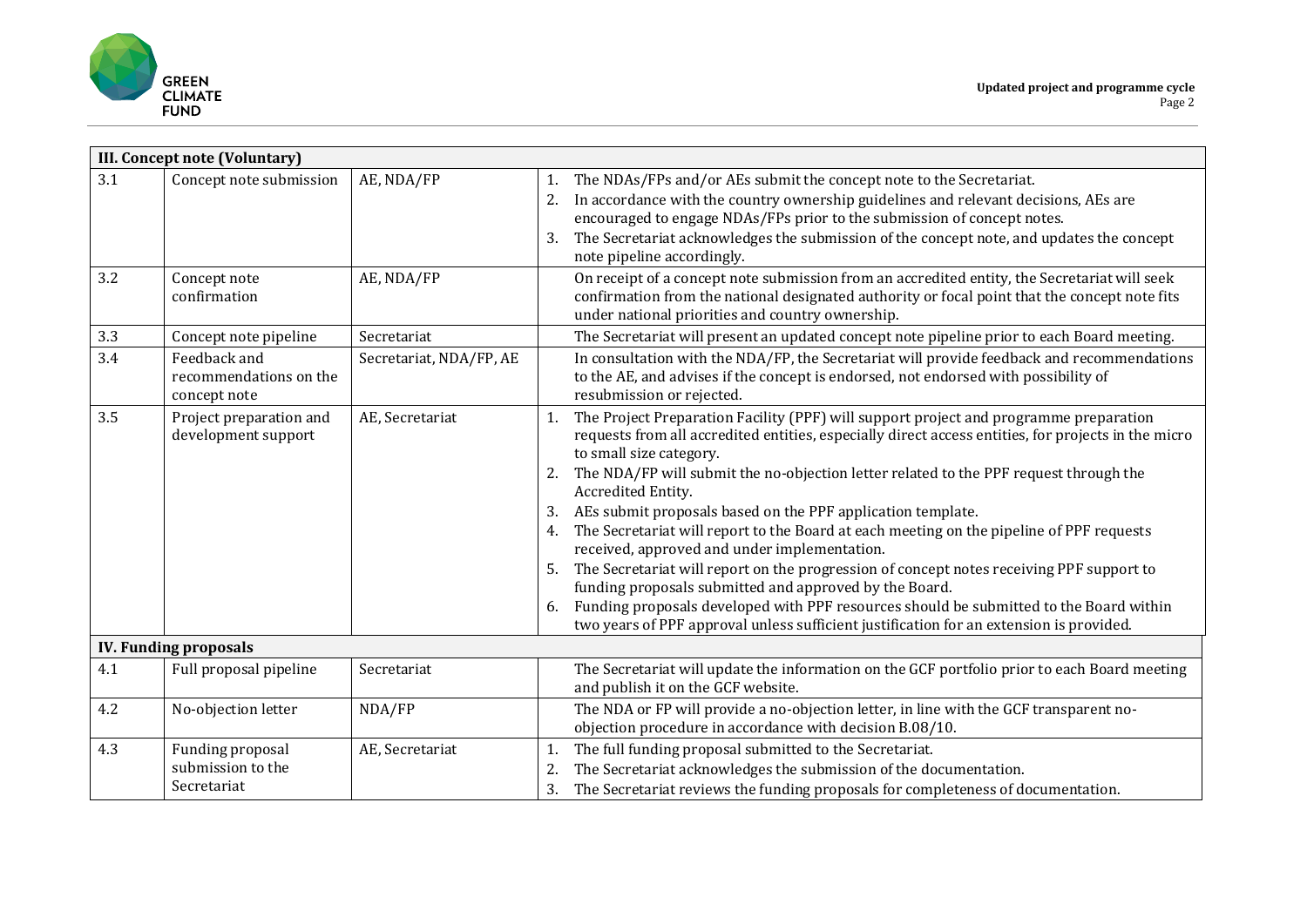

| -4.4 | Information disclosure | $\sim$<br>$\sqrt{ }$<br>Secretariat | $\alpha$<br>as in force.<br>e information disc<br>.compr<br>the<br>rehensive<br>In accordance with<br><b>OOIICV</b><br>-the<br>Ωľ<br>uosur′<br><b>UU</b> |
|------|------------------------|-------------------------------------|----------------------------------------------------------------------------------------------------------------------------------------------------------|

|     | V. Secretariat analysis and independent technical assessment and recommendations to the Board |             |                                                                                                                                                                                                                                                                                                                                                                                                                                                                                                                                                                                                                                                                                                                                                                                                                                                                                                                                                                                                                                                                                               |  |  |
|-----|-----------------------------------------------------------------------------------------------|-------------|-----------------------------------------------------------------------------------------------------------------------------------------------------------------------------------------------------------------------------------------------------------------------------------------------------------------------------------------------------------------------------------------------------------------------------------------------------------------------------------------------------------------------------------------------------------------------------------------------------------------------------------------------------------------------------------------------------------------------------------------------------------------------------------------------------------------------------------------------------------------------------------------------------------------------------------------------------------------------------------------------------------------------------------------------------------------------------------------------|--|--|
| 5.1 | Analysis and<br>recommendation to the<br>Board                                                | Secretariat | The Secretariat will carry out necessary and appropriate second-level due diligence.<br>1.<br>The Secretariat will assess compliance with the GCF interim environmental and social<br>safeguards, Gender policy, financial policies and any other policies promulgated by the Board,<br>in addition to the performance of the project or programme against activity-specific criteria.                                                                                                                                                                                                                                                                                                                                                                                                                                                                                                                                                                                                                                                                                                        |  |  |
| 5.2 | Independent assessment                                                                        | TAP, AEs    | The independent Technical Advisory Panel (TAP) will conduct technical assessment of the<br>1.<br>performance of the project or programme against activity-specific criteria, as defined in the<br>initial investment framework (decision B.09/05).<br>The TAP will present the outcome of its technical assessment and its recommendations on<br>2.<br>each funding proposal.<br>The Secretariat facilitates the response from AEs to the assessment and recommendations<br>3.<br>from the TAP.<br>The TAP assessment and the AEs responses will be published on the GCF website.<br>4.                                                                                                                                                                                                                                                                                                                                                                                                                                                                                                       |  |  |
| 5.3 | Submission of<br>documentation to the<br>Board                                                | Secretariat | The Secretariat will only submit to the Board for its consideration those funding proposals<br>1.<br>whose approval has been recommended by the independent Technical Advisory Panel and<br>the Secretariat.<br>2.<br>The Secretariat will submit the following documentation to the Board:<br>The final funding proposal as submitted by the AE<br>(i)<br>The Secretariat's assessment of compliance with safeguards and policies and<br>(ii)<br>performance of the project or programme against activity-specific criteria. Proposals<br>that best achieve GCF objectives will be selected based on selection process<br>methodologies to be approved by the Board<br>A summary of the second-level due diligence carried out by the Secretariat<br>(iii)<br>A cover note containing: the funding recommendation by the Secretariat; and a<br>(iv)<br>summary of the proposal and the underlying assessments with respect to the<br>activity-specific criteria<br>The assessment of the TAP and responses from AEs (standard practice since the<br>(v)<br>fourteenth meeting of the Board). |  |  |
|     | <b>VI. Board decision</b>                                                                     |             |                                                                                                                                                                                                                                                                                                                                                                                                                                                                                                                                                                                                                                                                                                                                                                                                                                                                                                                                                                                                                                                                                               |  |  |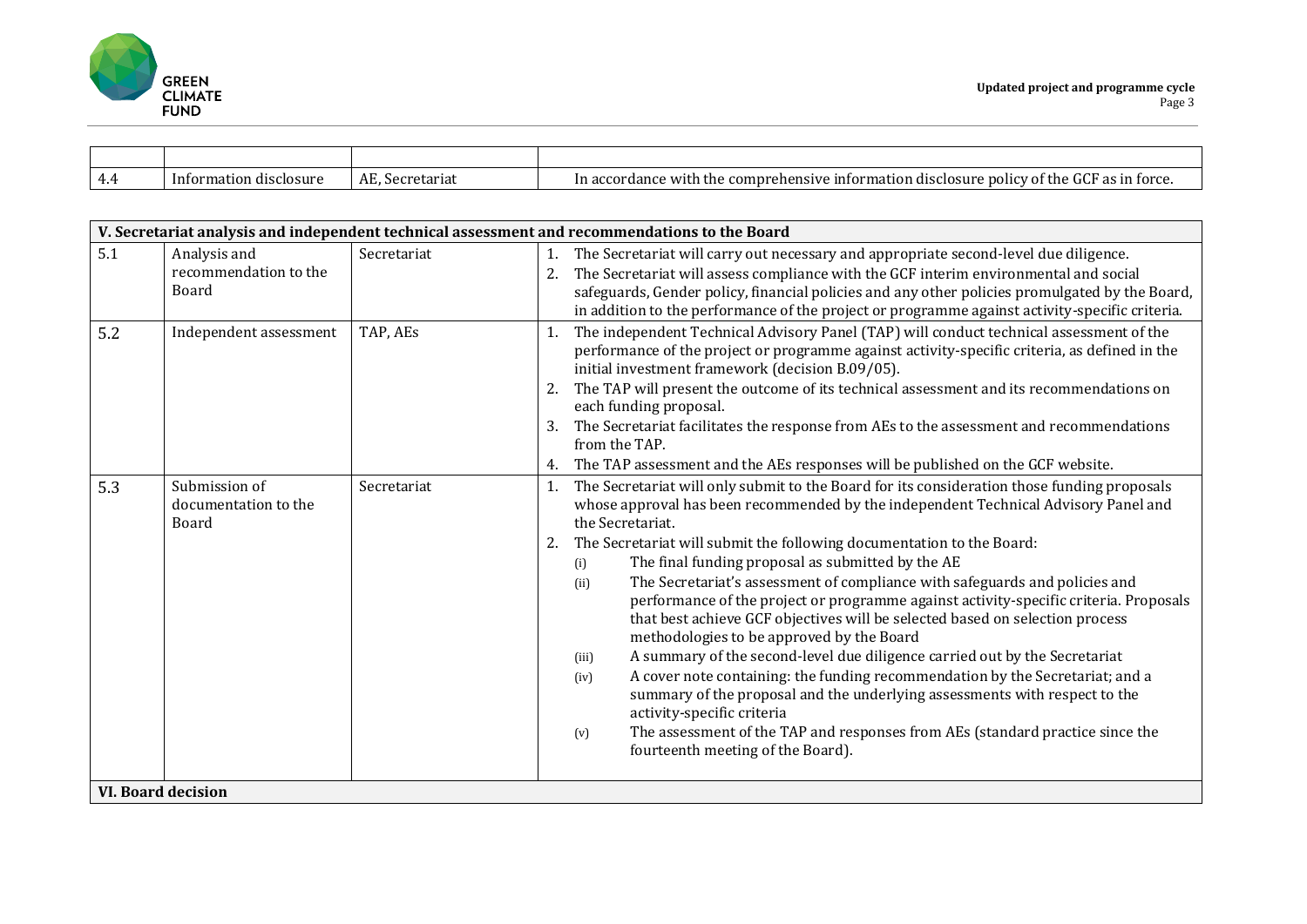

| 6.1 | Board decision | Board | The Board takes a decision to: |       |                                                                                  |
|-----|----------------|-------|--------------------------------|-------|----------------------------------------------------------------------------------|
|     |                |       |                                |       | Approve the funding proposal; or                                                 |
|     |                |       |                                | (ii)  | Provide an approval that is conditional on modifications to project or programme |
|     |                |       |                                |       | design or subject to availability of funding; or                                 |
|     |                |       |                                | (iii) | Reject the funding proposal.                                                     |

| 6.2                                            | Post approval follow-up                      | Secretariat            | 1.<br>2.<br>3. | The Secretariat will inform the AE and the NDA/FP of the Board's decision and the next steps<br>in relation to the approval conditions.<br>The decision is recorded by the Secretariat and communicated to the Interim Trustee.<br>In the case of rejection, the Secretariat will inform the NDA/FP (decision B.04/04) that, in<br>accordance with decisions B.06/09 and B.13/24, they may request reconsideration of the<br>funding decision via the independent Redress Mechanism. |
|------------------------------------------------|----------------------------------------------|------------------------|----------------|--------------------------------------------------------------------------------------------------------------------------------------------------------------------------------------------------------------------------------------------------------------------------------------------------------------------------------------------------------------------------------------------------------------------------------------------------------------------------------------|
| 6.3                                            | <b>Implementation of Board</b><br>conditions | Secretariat            |                | The Secretariat will report to the Board at each meeting on the status of implementation of<br>the approval conditions, and identify any matters that require further Board action.                                                                                                                                                                                                                                                                                                  |
| VII. Legal arrangements for approved proposals |                                              |                        |                |                                                                                                                                                                                                                                                                                                                                                                                                                                                                                      |
| 7.1                                            | Funded activity<br>agreement                 | Secretariat with AE    | 1.<br>3.<br>4. | The Secretariat will work with AEs to conclude any necessary legal arrangements between<br>the GCF and the AE.<br>Legal agreements are signed by the Executive Director and the AE.<br>The Interim Trustee is notified.<br>The NDA/FP is informed of the outcome of the funded activity agreement.                                                                                                                                                                                   |
| 7.2                                            | Letter of commitment                         | Interim Trustee        |                | The Interim Trustee provides a letter of commitment, subject to the availability of funding.                                                                                                                                                                                                                                                                                                                                                                                         |
| 7.3                                            | Funding proposal<br>conditions               | Secretariat, AE, Board |                | The Secretariat will assess the conditions attached to funding proposals and, in the event any<br>such condition is considered by the Secretariat to be inconsistent with GCF policies, the<br>Secretariat will make a recommendation to the Board for further guidance and pending such<br>guidance, the relevant condition shall be deemed not to apply (decision B.16/02).                                                                                                        |